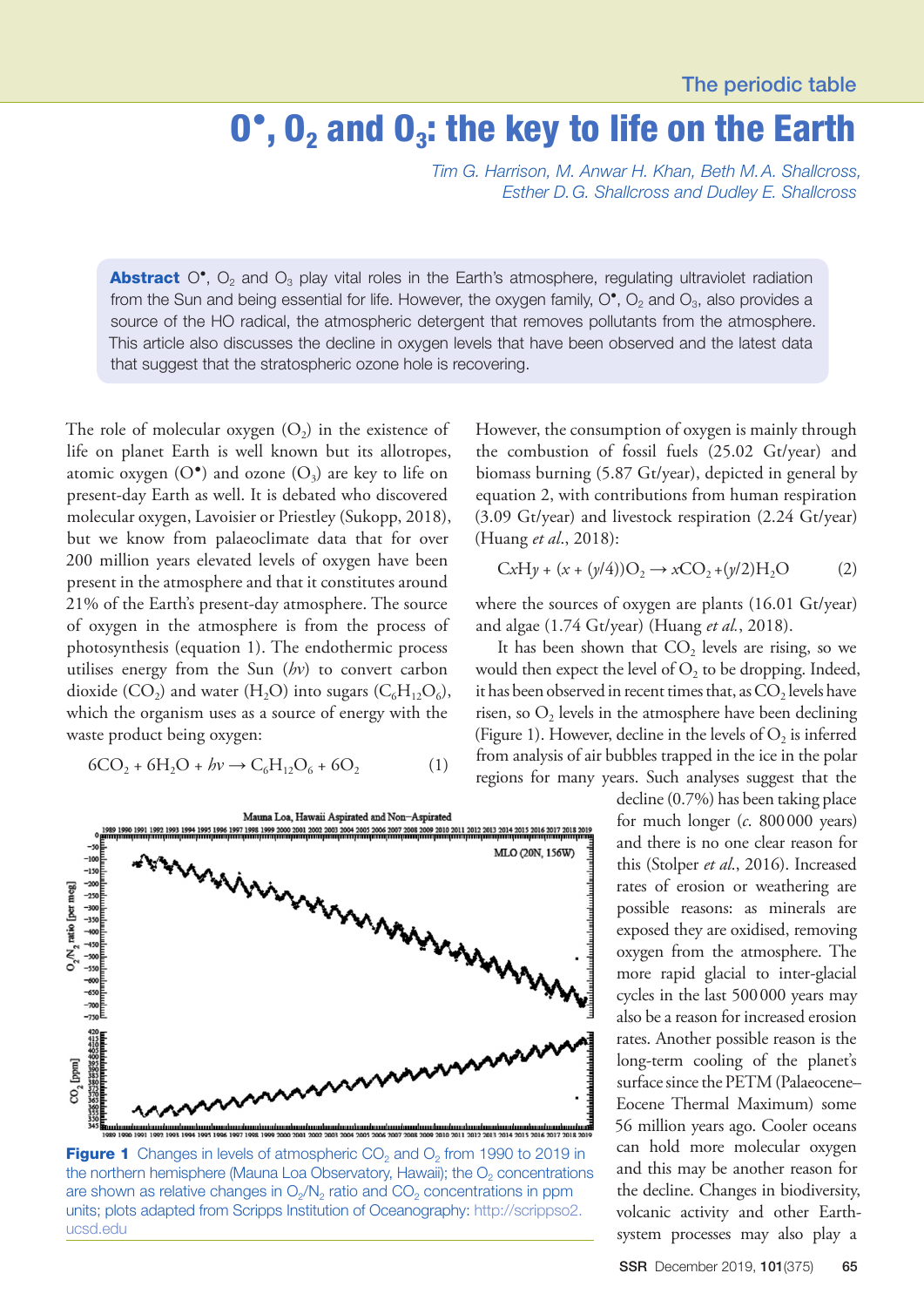role; this is an unsolved question in Earth-system science at present.

Has oxygen always been at the level it is today? It has not. Through analysis of mass-independent fractionation of sulfur isotopes in sediments, the levels of oxygen are shown to have varied significantly over the last *c*. 2.4 billion years, following the so-called 'Great Oxidation Event', when oxygen levels first started to build in the Earth's atmosphere (Papineau, Mojzsis and Schmitt, 2007). During the Carboniferous period (*c*. 300 million years ago), oxygen levels were at their height, at approximately 35% (Figure 2).

Once oxygen was present in the

atmosphere, the formation of its allotrope ozone  $(O_3)$ was possible. Ozone was first discovered by Christian Friedrich Schönbein in 1839 (Leeds, 1879), and in 1930 Sydney Chapman showed that the ozone layer (a region in the atmosphere that is rich in ozone between 10 and 50 km above the Earth's surface) resulted from the following four reactions (Chapman, 1930):

$$
O_2 + hv \to O^{\bullet} + O^{\bullet} \tag{3}
$$

$$
O^{\bullet} + O_2 + M \rightarrow O_3 + M \tag{4}
$$

$$
O_3 + hv \to O_2 + O^{\bullet} + heat
$$
 (5)

$$
O^{\bullet} + O_3 \to 2O_2 \tag{6}
$$

Reaction 3, the photolysis of oxygen, requires photons of light in the vacuum UV (around 200 nm) and is most efficient in the upper atmosphere, where high-energy photons from the Sun are most prevalent. Reaction 3 produces O atoms that can then combine with oxygen molecules to make ozone. However, the newly formed ozone molecule will have a lot of energy located in the new O−O bond formed and needs to be stabilised by collisions with  $N<sub>2</sub>$  and  $O<sub>2</sub>$  molecules in the atmosphere. These collisions remove energy and as the number density (M, number of molecules per m<sup>3</sup>) decreases with altitude, reaction 4 becomes less efficient as altitude increases. Therefore, the two reactions that are needed to form ozone are at a maximum at totally different altitudes. It turns out that the ozone layer, the region where the production of ozone is at its largest, is between 10 and 50 km, that is, somewhere in the middle. Molecular oxygen and ozone act as a perfect screen to harmful UV radiation from the Sun, protecting the surface of the Earth. The stratosphere, where the ozone layer resides, is a warm layer of the atmosphere, where temperature rises with altitude through reaction 5. The photolysis of ozone, the absorption of a vacuum UV



**Figure 2** Changes in levels of  $O<sub>2</sub>$  during Earth's history; image in the public domain, from [https://commons.wikimedia.org/wiki/File:Sauerstoffgehalt-](https://commons.wikimedia.org/wiki/File:Sauerstoffgehalt-1000mj2.png)[1000mj2.png](https://commons.wikimedia.org/wiki/File:Sauerstoffgehalt-1000mj2.png)

photon (around 250 nm) by ozone, is a highly exothermic reaction. The warm layer of air in the stratosphere moderates weather in the troposphere (lowest 10 km) and helps to make the surface of the Earth more habitable.

However, this is not the whole story: there are natural catalysts that speed up reaction 6. These include •NO, H<sup>\*</sup>, HO<sup>\*</sup>, Cl<sup>\*</sup> and Br<sup>\*</sup>, which take part in a two-step catalytic cycle:

$$
X^{\bullet} + O_3 \to KO^{\bullet} + O_2 \tag{7}
$$

$$
XO^{\bullet} + O \to X^{\bullet} + O_2 \tag{8}
$$

The sources of these natural catalysts are summarised in Table 1 and include water, methane and nitrous oxide, molecules that are present in the biosphere and not dependent on human activity.

|  | Table 1 Sources of naturally occurring catalysts |  |  |
|--|--------------------------------------------------|--|--|
|--|--------------------------------------------------|--|--|

| $X^{\bullet}$   | XO.              | Source             |
|-----------------|------------------|--------------------|
| $NO^{\bullet}$  | NO <sub>2</sub>  | N <sub>2</sub> O   |
| $\overline{H}$  | $HO^{\bullet}$   | $H_2O/CH_4$        |
| 'HO'            | HO <sub>2</sub>  | H <sub>2</sub> O   |
| $Cl^{\bullet}$  | $CIO^{\bullet}$  | CH <sub>3</sub> Cl |
| Br <sup>•</sup> | BrO <sup>•</sup> | CH <sub>3</sub> Br |

## Ozone hole: its recovery

The role played by CFCs (chlorofluorocarbons) in the generation of the ozone hole over the Antarctic is well documented and was summarised by us in a previous article (Shallcross and Harrison, 2010). Banning of these CFCs and the use of short-term replacement compounds such a HCFCs (hydrochlorofluorocarbons), which have a small ozone depletion potential, and HFCs (hydrofluorocarbons), which do not destroy ozone at